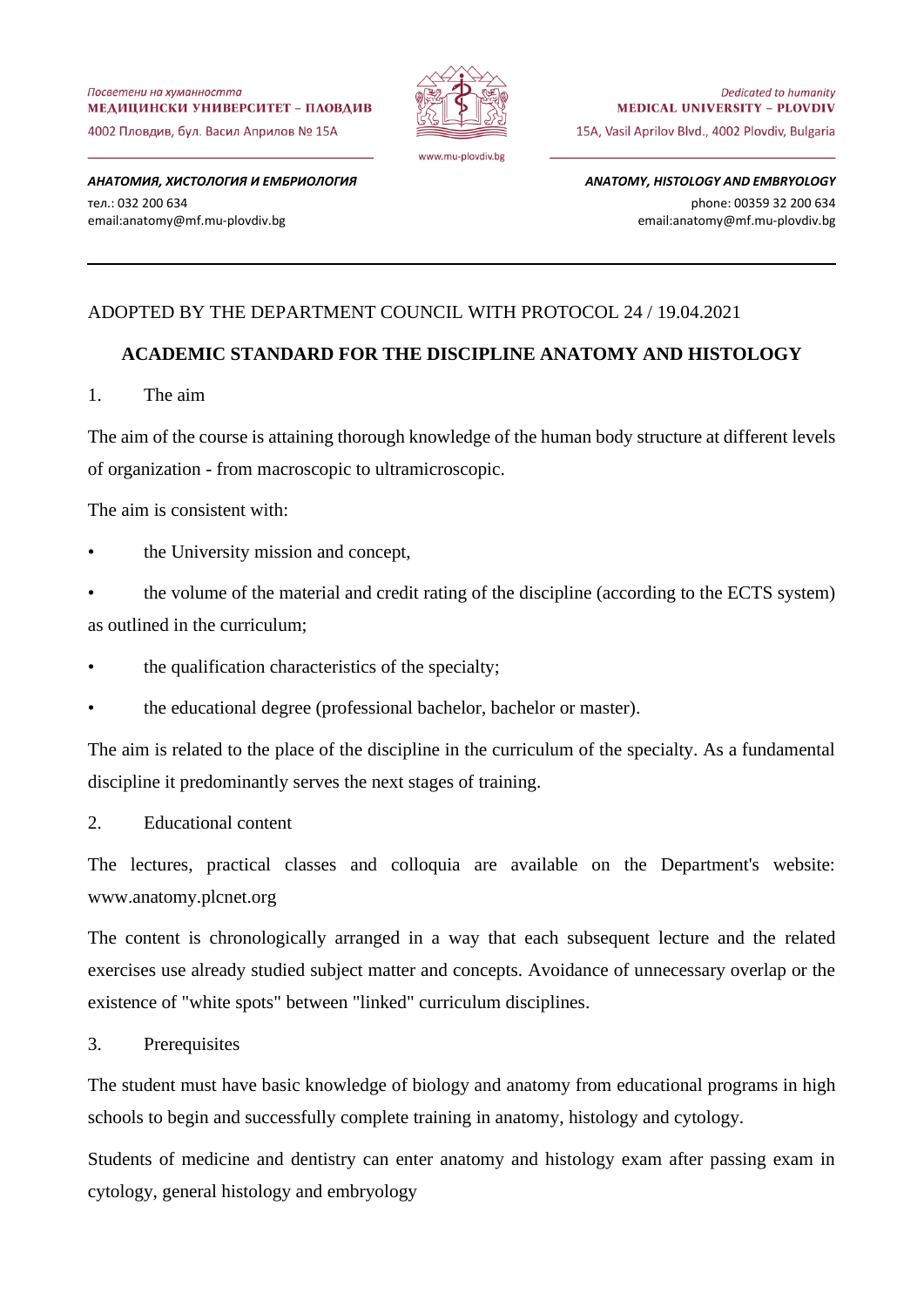## 4. Academic resources

The academic staff of the department consists of 3 professors, 3 associate professors, and 17 assistant professors (7 with PhD degree in the scientific specialty). Of all lecturers 17 have acquired specialty of anatomy, histology and cytology, and 6 undergo training to acquire specialty.

The lectures are read by a professor or associate professor with a PhD or Doctor of Medical Sciences degree in the corresponding doctoral program. Up to 30% of lectures are awarded to assistant professors with PhD degree in the relevant doctoral program.

Practical classes are run by staff members (including anatomy demonstrators) and students are encouraged to take an active role in dissecting. The teachers have master degree in medicine or dentistry and are appointed after a competition.

# 5. Resources and facilities

The Department incorporates 4 (four) microscopic and 2 (two) macroscopic (anthropological) laboratories, equipped for functional, diagnostic, anthropological and experimental work. The total laboratory area of the department is 183.8 m2. For the research activity of 1 lecturer laboratory area of 9.7 m2 is provided.

Teaching is performed in 5 dissection rooms, 5 seminar rooms and 5 microscopic rooms with a total area of 466.5 m2. All rooms are equipped with multimedia technique for presentations.

Dissection and use of dissection materials. Whole body dissection is still carried out to give students a thorough grounding in anatomy and the anatomical relations of organs. Previously prosected material is available for students to view and study. Skeletons and skeletal elements, anatomical models and posters are also used. Anatomical museum with an abundant collection of models and native preparations is arranged in the department.

Microscopic rooms hold various microscopes to study histology. Each week histological slides and posters on current topics are put out for practical classes. Expert help and advice is always present to guide the students.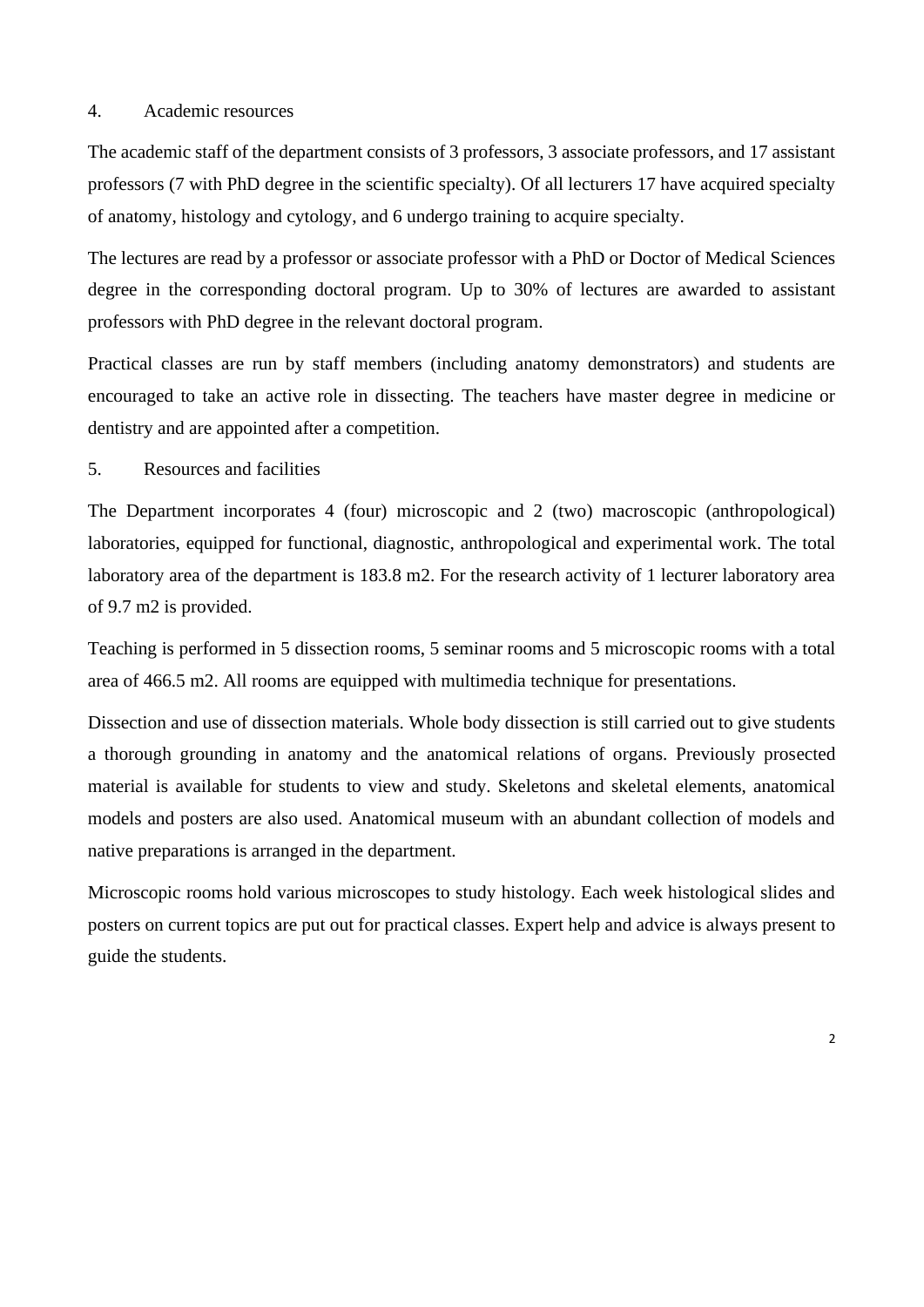The laboratory facilities include general equipment (laboratory scales, refrigerators, thermostats, cryostats, centrifuges, etc.) and specific equipment (anthropometric and somatotype research kit, 3D laser scanner with facial analysis software, tissue culture camera, image analysis, microscopic visual display system etc.).

## 6. Lectures

The lectures are delivered as multimedia presentations and provided to the students in advance. The extent and format of the lectures are chosen by the lecturer.

#### 7. Practical classes

They are organized in groups. Methodological guidelines, manuals and tests are provided for the exercises. Individual and group assignments are given. Control is performed on:

- the student's preparation,
- the results (obtained knowledge and skills) of the specific exercise.

As a methodical form, priority is given to teamwork, team discussions and role-playing. Students can prepare and defend concepts (presentation) on a topic defined on the previous practical. Afterwards discussion is made within groups.

8. Information resources. Basic literature. Sites

The lecturer is required to have lectures and exercises developed and to provide lectures, training tests and other teaching material in electronic form.

Recommended literature in the discipline with priority of the available sources (outlined as "main literature") is presented. Appropriate internet resources are also recommended.

#### [www.anatomy.plcnet.org](http://www.anatomy.plcnet.org/)

## 9. Control work

Students should be taught dynamically and intensively during the semester. It is assumed that the depth, durability and applicability of the knowledge and skills depend on the way they are acquired.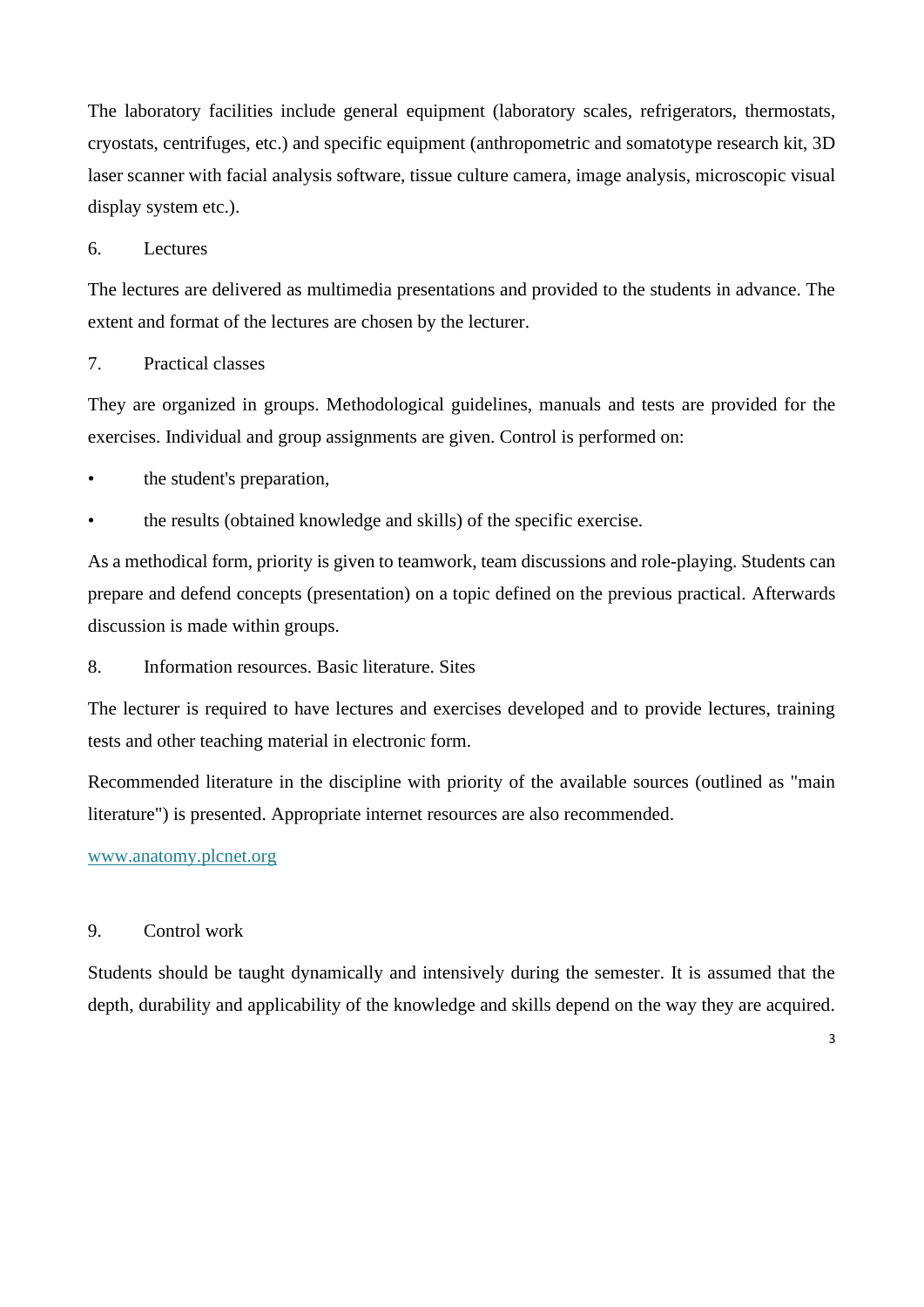Ongoing control of students' knowledge is carried out through tests thrice in the semester. Students are provided with timely information and explanations of the results of the test (the next exercise) to assist in their further preparation. Up to 3 (three) days after the results are announced, the student has the right to get acquainted with his / her work.

The results of these tests are included as a component in the final grade for the semester.

10. Self-learning and extracurricular work of the student

The self-learning of the student is guided by the lecturer (assistant) who guides the student both in the references and in the methods of their use. They also provide training tests, incl. on-line, for independent work and student exercises.

11. Cooperation between lecturers and students

This cooperation is expressed in:

• Commitment of the teacher to the student and his / her pre-training, current difficulties in learning the material and opportunities of further achievements through individual learning program.

Counseling hours.

• Involving students in teams for scientific tasks, research, projects, etc.

12. Exams

Current assessments planned in the curriculum of the discipline are given for:

1. The results of student in seminar exercises, coursework and individual assignments, research and projects with lecturer, etc.;

2. At least two (one in the middle and one at the end of the semester) control written exams.

13. Evaluation standards

Final assessment of anatomy and histology is by common score of two components:

• First is the assessment of the student's learning activity throughout semester (up to 30%). with control tests.

4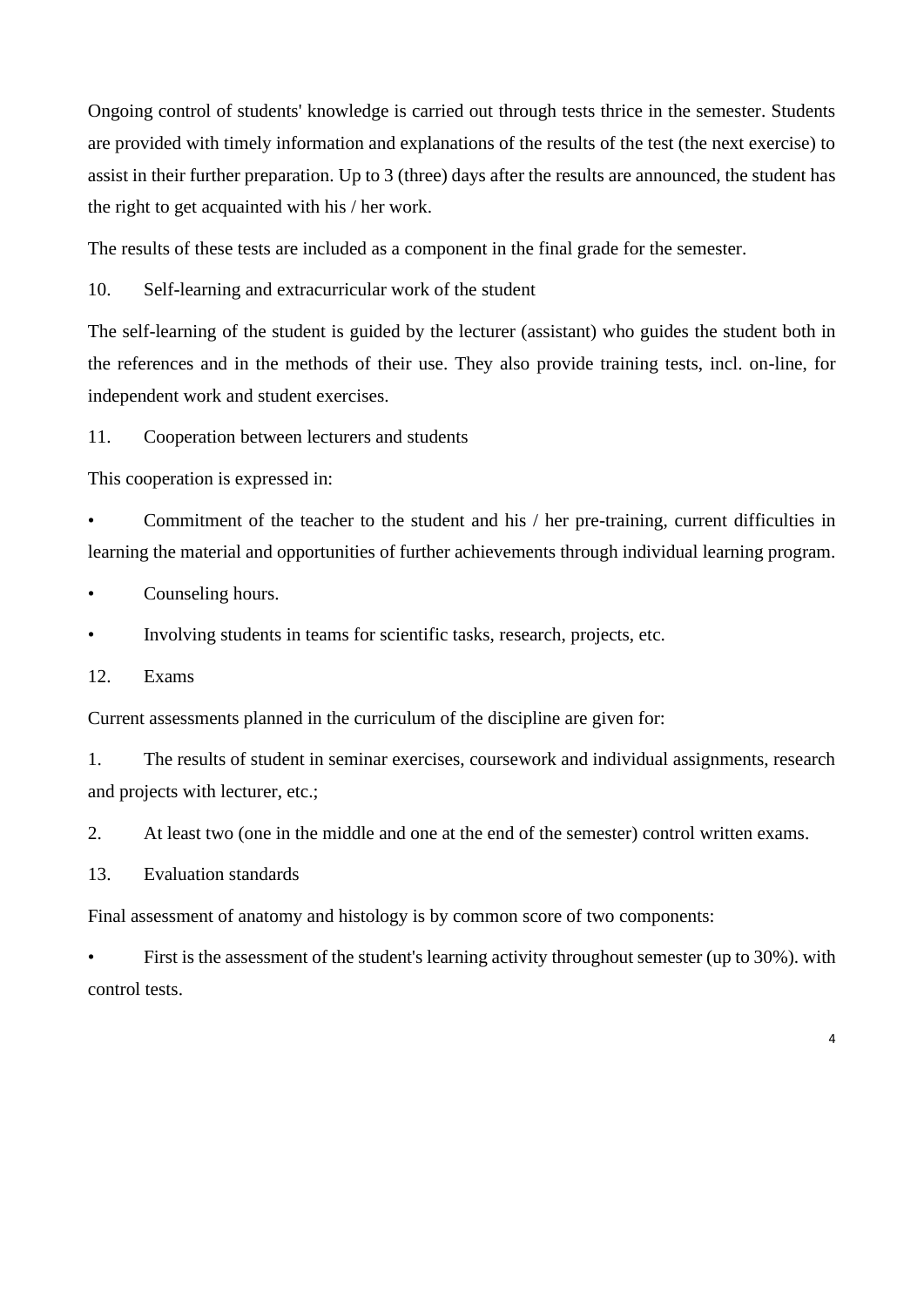Second is the exam on the discipline (not more than 70%). It is also important to have the regulation to conduct the exam so as to be minimize the possibility of manipulating its results.

The discipline develops clear assessment standards. The levels of reproduction and use of knowledge by students are define as information-reproductive, technologically-productive, problemproductive, innovative-creative. Based on the above any assessment of the theoretical component of the exam is given characteristic:

• Poor (2) gets a student with scanty knowledge that do not provide basis for the next level preclinical and clinical subjects.

• Average (3) receives a student who reproduces the knowledge in "ready scheme", missing basic points of the topic; the student can not to use the acquired knowledge and professional competences on his own; terminology is not clear, the presentation is characterized with poor language;

Good (4) receives a student who presents the topic descriptively, reproductive, using typical expressions; limited self-reliance in using the acquired knowledge and competences; in the essay, although there is a good language culture, inaccuracies in the terms are present;

• Very good (5) gets a student who develops the topic independently, efficiently, innovatively looking for a new algorithm and analysis of the data; tries to explain and substantiate his thesis; adequately uses the concepts of the scientific field of the discipline studied, has good language culture;

Excellent (6) receives a student who independently, logically, with presence the creative element takes the theme; reasonably and originally used interprets the literature relating to the matter being disclosed; observed formality and readiness to use the acquired knowledge and professional competences; accuracy and rich language culture of the exhibition.

At the beginning of the sessions the students should be acquainted with rating standards, ongoing control procedures, and opportunities to get feedback on their progress during the semester.

14. Formation of the final mark

5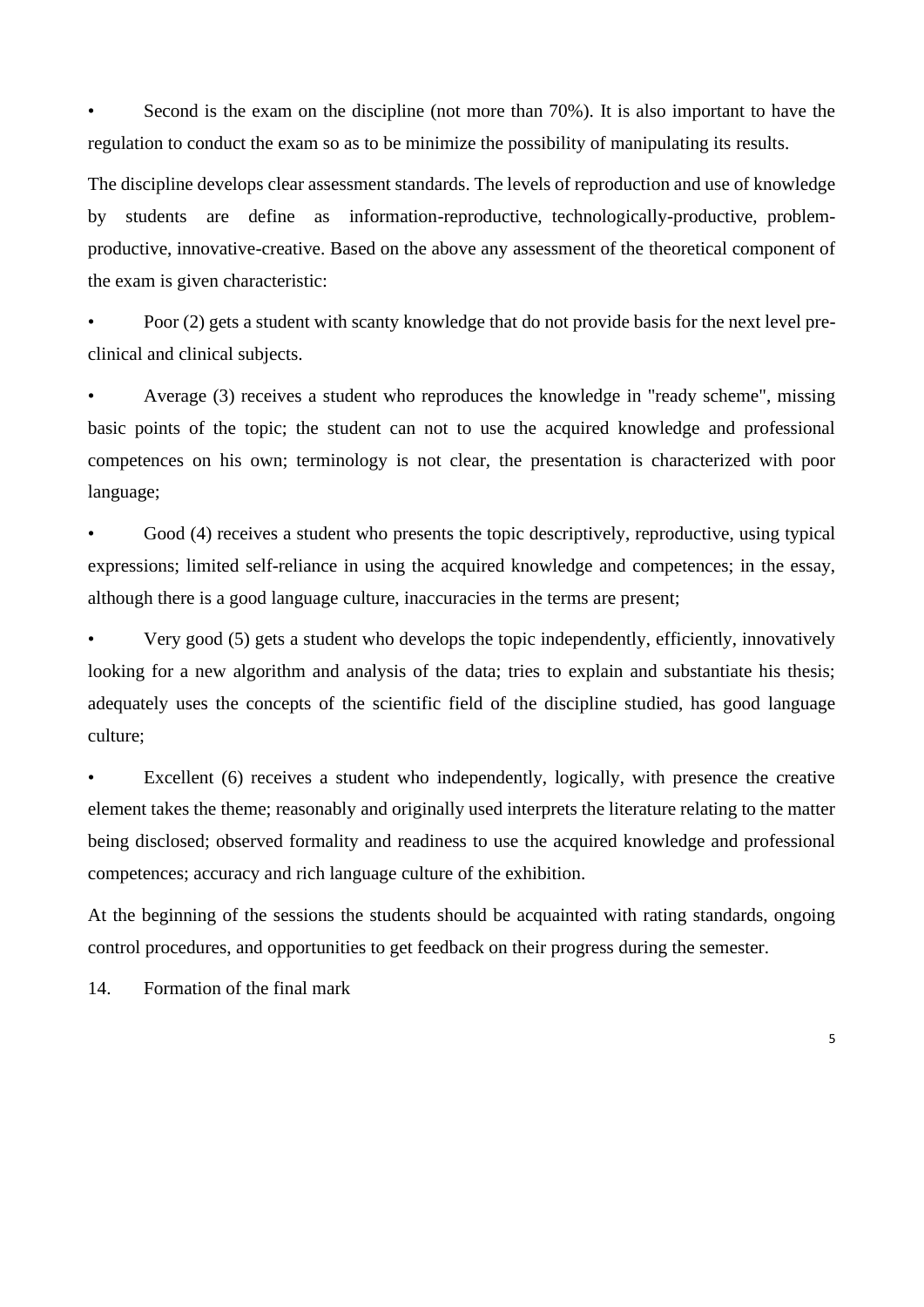The final degree mark indicates the level to which the goal of the training set at the beginning is achieved by the student. It is multicomponent and includes assessment from written final exam, oral exam and semester assessment mark.

For each component involved in the final evaluation coefficient of significance (0 to 1) is determined and the total sum of the coefficients should always be 1. The final degree mark is obtained as sum of the components marks multiplied by the coefficients of significance.

 $Ofinal$  mark = k1 $O$ semester score + k2 $O$ written exam + k3 $O$ oral exam

 $k1 = 0.20$ ;  $k2 = 0.50$ ;  $k3 = 0.30$ 

If one of the final exam components mark is poor 2, the final degree maark is necessarily poor 2.

15. Storage of exam papers and assessment control

• The students have the right to be informed about the regulation, procedures and results of the assessment, to make claims and complaints in case of controversy with the current rules.

• The student's right, within the meaning of the preceding paragraph, is valid in the case of established technical shortages or errors (e.g. in the calculation or entering the scores) and on the grounds of discrepancy between the knowledge, skills and competencies shown, and the exam pass mark.

• Correction in the scores under the preceding paragraph are allowed in the Student Book, the examination protocol or in the General Book only by the chief of the discipline.

Any controversy and claims by the students are made in written form to the assessment team, which should provide a reasoned response by the end of the next working day.

• Established and proven cases of serious violation of the student rights in assessing his / her knowledge, skills and competences are addressed through a written complaint to the Vice- Rector of Quality and Accreditation.

The students have the possibility to see their exam papers and learn about the reasons for the assessment by order and procedure announced in advance. The period during which the students have access to the exam papers and results is no longer than 3 (three) working days after the exam date.

6